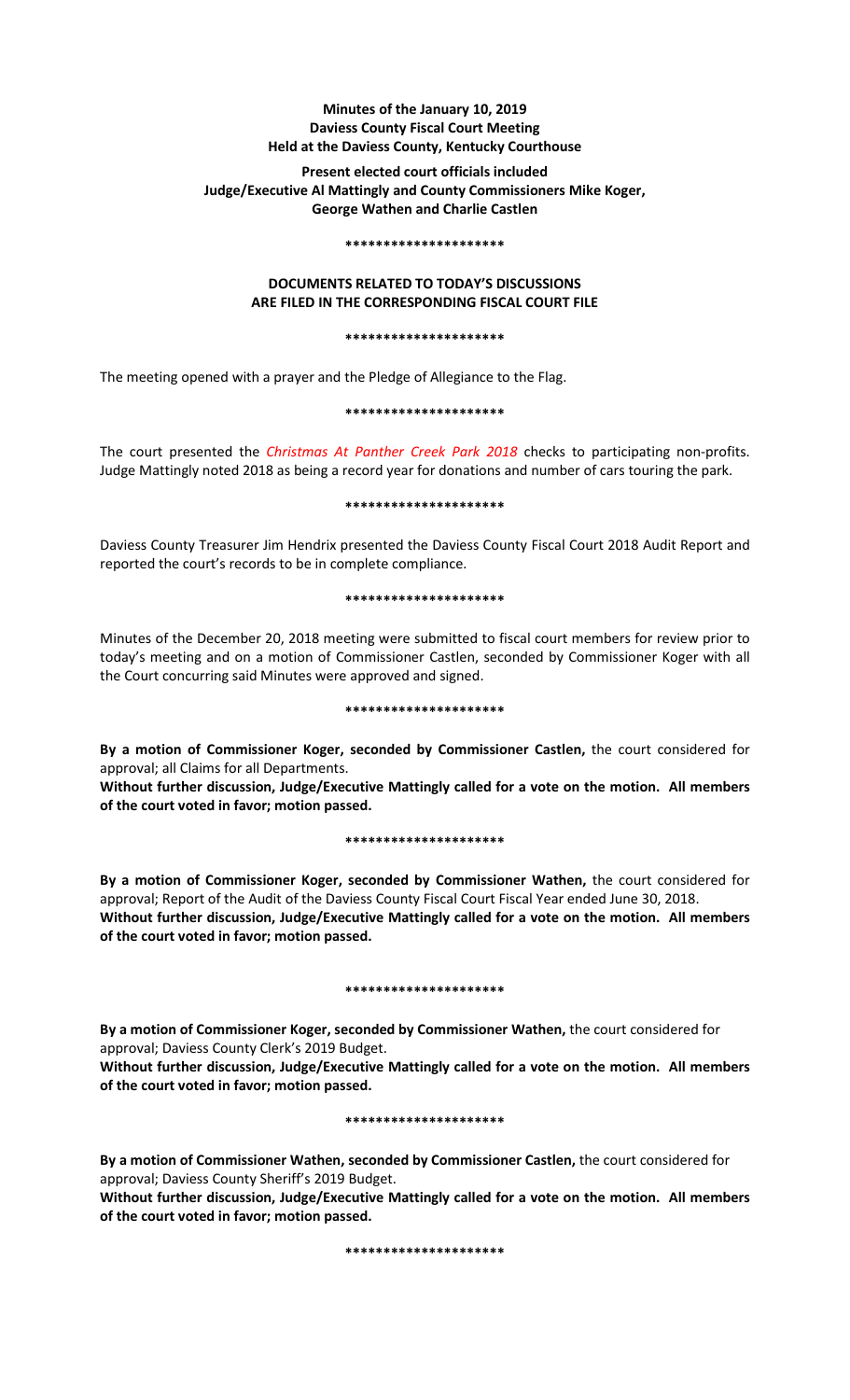**By a motion of Commissioner Wathen, seconded by Commissioner Koger,** the court considered for approval; Accept all Daviess County Employees who were Daviess County Employees on or after December 31, 2018 including all previously approved positions in the Daviess County Detention Center and Offices of the Daviess County Clerk, Sheriff, Attorney, and Coroner.

**Without further discussion, Judge/Executive Mattingly called for a vote on the motion. All members of the court voted in favor; motion passed.** 

#### **\*\*\*\*\*\*\*\*\*\*\*\*\*\*\*\*\*\*\*\*\***

**By a motion of Commissioner Koger, seconded by Commissioner Castlen,** the court considered for approval; Surety Bonds for the Daviess County Judge/Executive, Clerk, Coroner, Surveyor, Sheriff, Jailer, Constables, and Alcohol and Beverage Control Administrator.

**Without further discussion, Judge/Executive Mattingly called for a vote on the motion. All members of the court voted in favor; motion passed.** 

### **\*\*\*\*\*\*\*\*\*\*\*\*\*\*\*\*\*\*\*\*\***

**By a motion of Commissioner Wathen, seconded by Commissioner Koger,** the court considered for approval; Annual DC Playground Association Lease and Concession Agreements.

**Without further discussion, Judge/Executive Mattingly called for a vote on the motion. All members of the court voted in favor; motion passed.** 

### **\*\*\*\*\*\*\*\*\*\*\*\*\*\*\*\*\*\*\*\*\***

**By a motion of Commissioner Wathen, seconded by Commissioner Koger,** the court considered for approval; Apply for the (annual) 2019/2020 Kentucky Ambulance Block Grant Program. **Without further discussion, Judge/Executive Mattingly called for a vote on the motion. All members of the court voted in favor; motion passed.** 

### **\*\*\*\*\*\*\*\*\*\*\*\*\*\*\*\*\*\*\*\*\***

**By a motion of Commissioner Koger, seconded by Commissioner Wathen,** the court considered for approval; Award Bid No. 34-2018: Surplus 0.521 Acre Tract of land to Fred Marksberry, Jr. for \$2,500. **Without further discussion, Judge/Executive Mattingly called for a vote on the motion. All members of the court voted in favor; motion passed.** 

### **\*\*\*\*\*\*\*\*\*\*\*\*\*\*\*\*\*\*\*\*\***

**By a motion of Commissioner Castlen, seconded by Commissioner Wathen,** the court considered for approval; Promote Danny Roberts to Heavy Equipment Operator in Department of Public Works Effective January 14, 2019.

**Without further discussion, Judge/Executive Mattingly called for a vote on the motion. All members of the court voted in favor; motion passed.** 

### **\*\*\*\*\*\*\*\*\*\*\*\*\*\*\*\*\*\*\*\*\***

**By a motion of Commissioner Castlen, seconded by Commissioner Koger,** the court considered for approval; Advertise for Parks Department Seasonal Employees.

**Without further discussion, Judge/Executive Mattingly called for a vote on the motion. All members of the court voted in favor; motion passed.** 

### **\*\*\*\*\*\*\*\*\*\*\*\*\*\*\*\*\*\*\*\*\***

The court heard the **First Reading of KOC 220.31 (2019); 01-2019**: Ordinance Authorizing and Directing the Rebate of 0.35% of all Occupational License Fees Due and Payable to Daviess County, Kentucky, by Ordinance, from the Salaries, Wages, and Other Compensation to be Paid by the New Employees of CABAXIS, LLC., provided that said Corporation meets the criteria set forth in its Application for Incentives under the Kentucky Economic Development Finance Authority, Kentucky Business Investment Program.

**Comments:** No comments received.

**\*\*\*\*\*\*\*\*\*\*\*\*\*\*\*\*\*\*\*\*\***